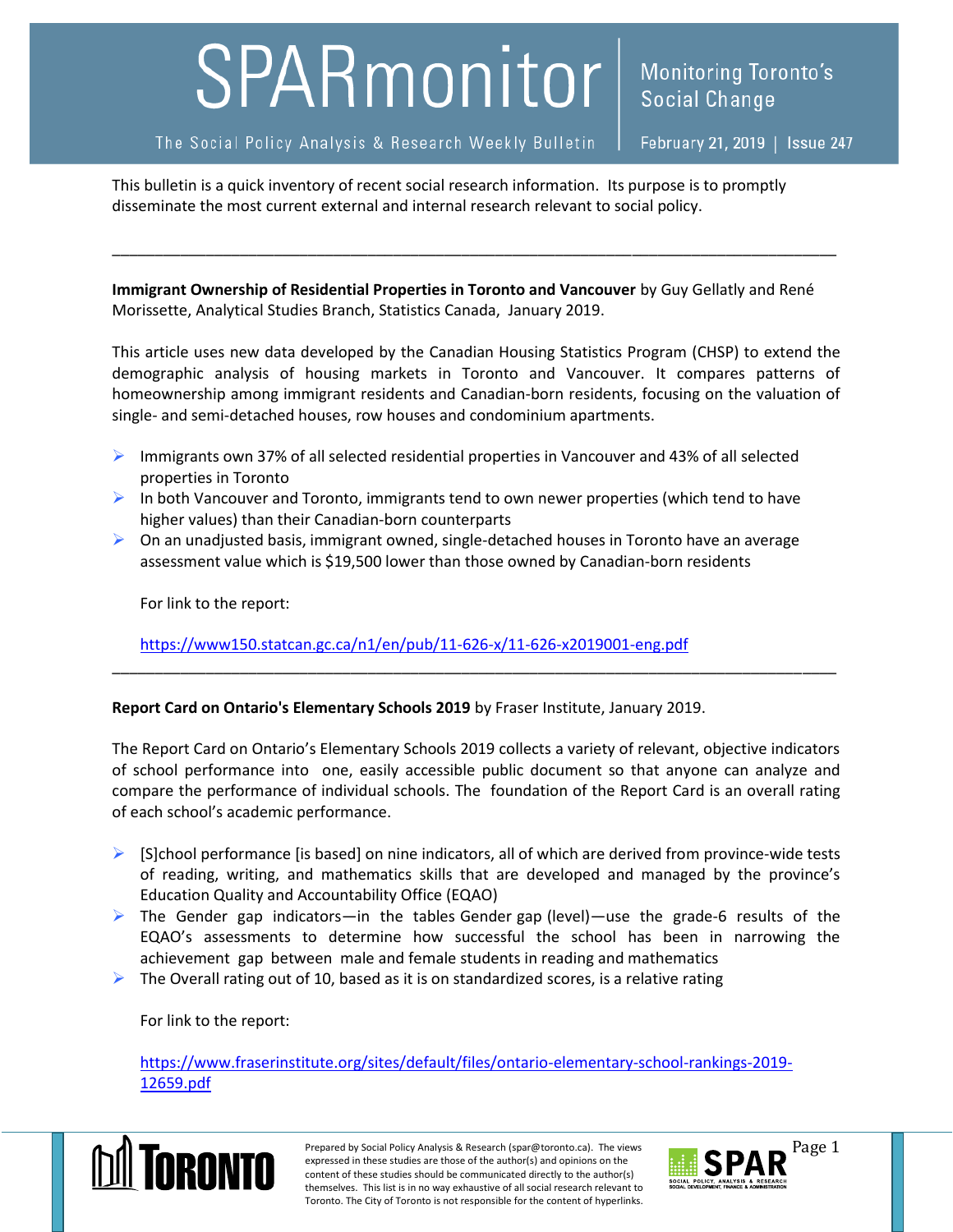**Annual Wage, Salaries and Commissions of T1 tax filters, 2017** by Eric Fecteau and Dominique Pinard, Statistics Canada, January 2019.

\_\_\_\_\_\_\_\_\_\_\_\_\_\_\_\_\_\_\_\_\_\_\_\_\_\_\_\_\_\_\_\_\_\_\_\_\_\_\_\_\_\_\_\_\_\_\_\_\_\_\_\_\_\_\_\_\_\_\_\_\_\_\_\_\_\_\_\_\_\_\_\_\_\_\_\_\_\_\_\_\_\_\_\_\_

Understanding the characteristics of wage-earners and the differences in annual earnings by province, sex, age and industry can help to describe how the Canadian population interacts with the labour market. Annual wage-earnings is one of many key variables for exploring differences in the economic situation of men and women and different generations within the Canadian workforce.

- $\triangleright$  Only slight fluctuations in the median annual wage-earnings of individuals were observed over the last three years: \$36,740 for 2015, \$36,630 for 2016 and \$36,980 for 2017.
- In general, women had lower median wage-earnings than men  $(531,340$  and  $543,690$ , respectively). This gap was largest among the groups aged 35 to 44 years (\$19,030) and 45 to 54 years (\$19,070)
- From 2015 to 2017, in constant dollars, men had nearly no gains in median wage-earnings (from \$43,680 to \$43,690), while women had a slight gain (from \$30,850 to \$31,340)

For link to the report:

<https://www150.statcan.gc.ca/n1/en/pub/75f0002m/75f0002m2019002-eng.pdf?st=-v0Z-u0X>

**Untapped Pool or Leaky Pipeline? Female Involvement in the ICT Sector** by Brad Seward, Khuong Truong and Deepti Kapadia, Mowat Centre, February 2019

\_\_\_\_\_\_\_\_\_\_\_\_\_\_\_\_\_\_\_\_\_\_\_\_\_\_\_\_\_\_\_\_\_\_\_\_\_\_\_\_\_\_\_\_\_\_\_\_\_\_\_\_\_\_\_\_\_\_\_\_\_\_\_\_\_\_\_\_\_\_\_\_\_\_\_\_\_\_\_\_\_\_\_\_\_

New types of industries and occupations are emerging, and new skills-demands are being added to existing occupations. In many cases, these higher skills are a gateway to higher-paying jobs in this new digital economy. In this respect, the fact that Information and Communication Technology (ICT) fields typically fail to attract and retain many women is an important policy problem.

- $\triangleright$  Our analysis shows that across all three definitions of ICT occupations, women are less likely than men to hold employment in ICT occupations
- $\triangleright$  The gender gap is driven less by technically-trained women foregoing ICT careers and more by women opting out of the training that leads to ICT occupations
- $\triangleright$  Our analysis of these measures indicates that there is little or no difference between men and women when it comes to being required to use different ICT skills in their work

For link to the report:

[https://mowatcentre.ca/wp](https://mowatcentre.ca/wp-content/uploads/publications/183_RIE_untapped_pool_or_leaky_pipeline.pdf)[content/uploads/publications/183\\_RIE\\_untapped\\_pool\\_or\\_leaky\\_pipeline.pdf](https://mowatcentre.ca/wp-content/uploads/publications/183_RIE_untapped_pool_or_leaky_pipeline.pdf)